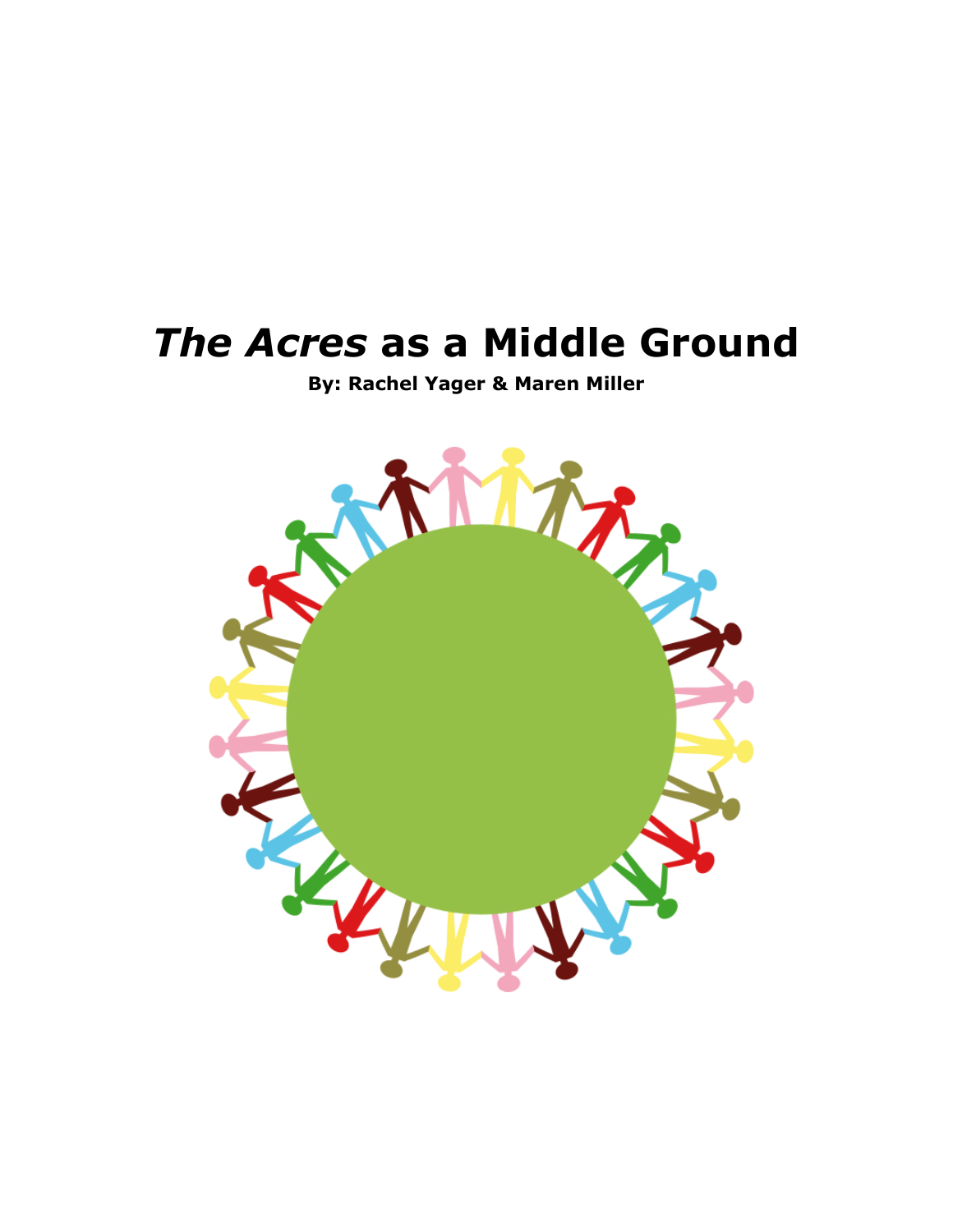# **Table of Contents**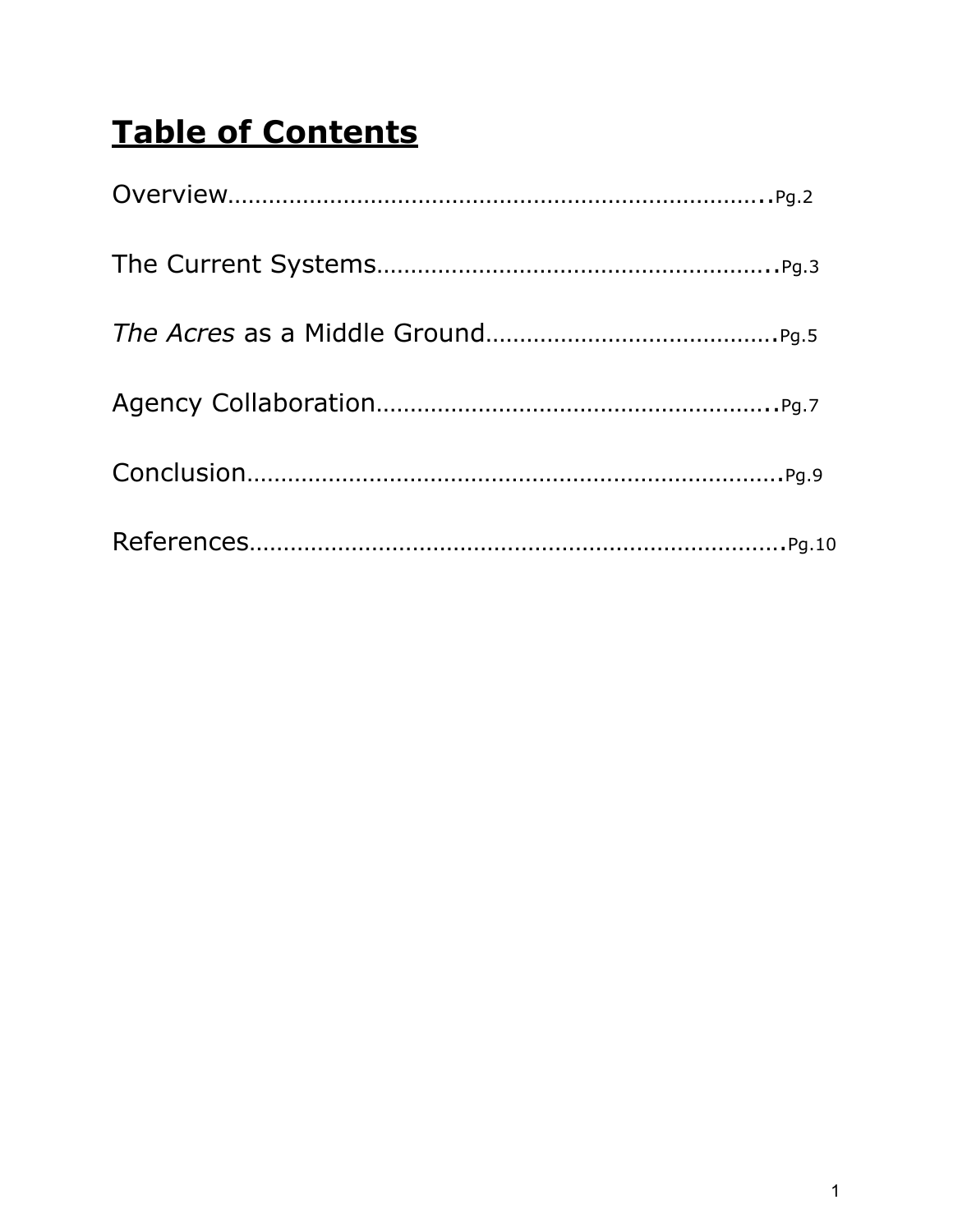## **Overview**

This report will discuss the existing dichotomy of current system approaches to addictions and mental health challenges among vulnerable populations, which perpetuates a service gap and impedes necessary support of a more nuanced approach. We will therefore present *The Acres* as a collaborative, workable middle ground that serves the vulnerable public via wrap-around, tailored supports with accessible services, trained-staff, and affordable, permanent housing in the community.

Key sections of this report will discuss in greater depth the current approacheszero-tolerance vs safe-injection sites- and related policies and plans within the province, and more specifically within the city of Edmonton. Through the presentation of relevant research, literature and additional sources, we will push forward the high potential for *The Acres* to take up a continued, vital role in the larger crisis service system.

### **The stats…**



*"Current research estimates there are about 300 to 600 Edmontonians who are chronically homeless while struggling with addictions and mental health issues at the same time. Many of these individuals have experienced frequent trauma in their lives." (City of Edmonton, 2016b)*

(Community Mental Health Action Plan, 2016 & 2020)

### **Relapse is common…**

*About 50% of individuals relapsed at least one or more times after beginning recovery (*McQuaid et al., 2017).

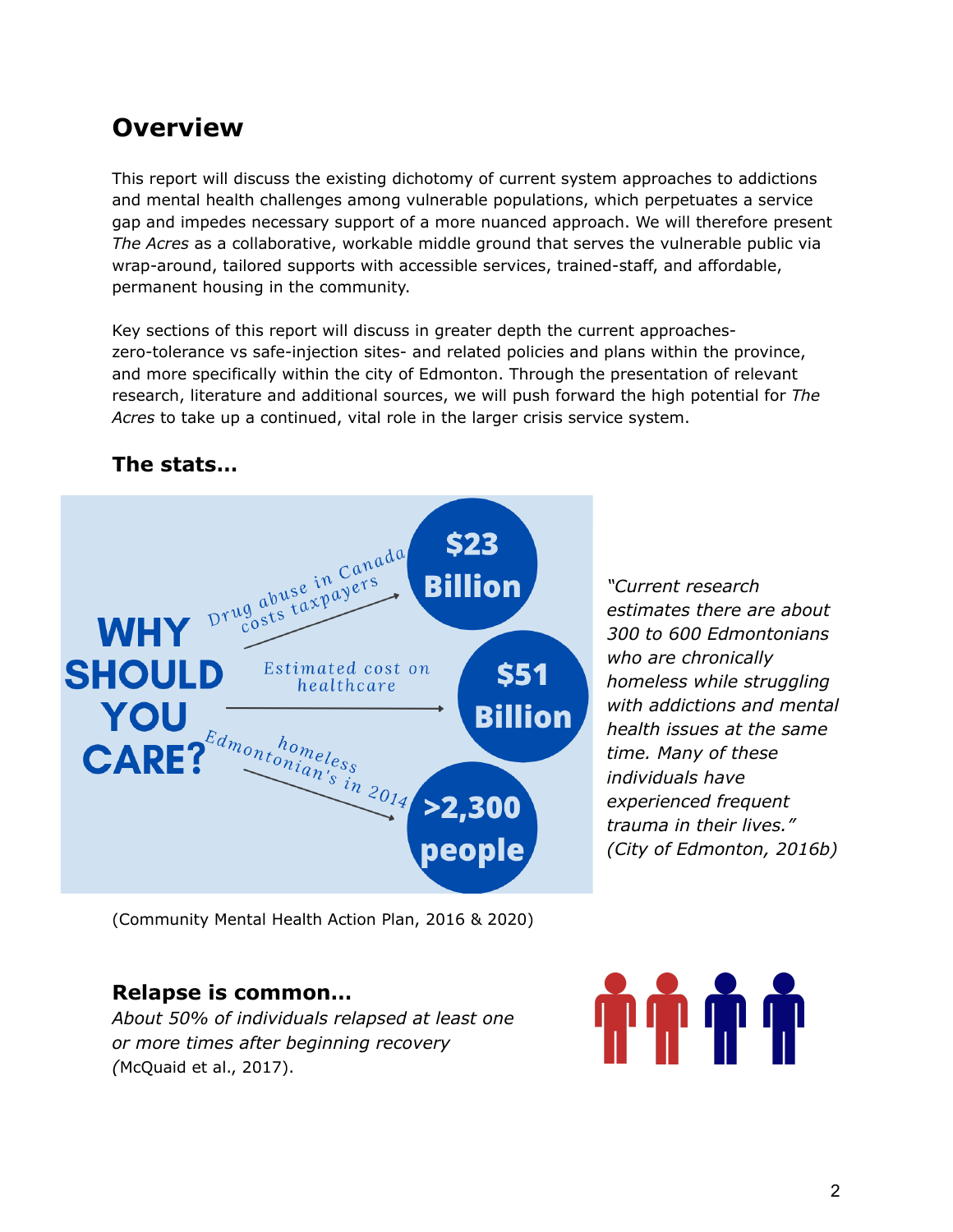### **The Current Systems**

An article seeking to break down the Alberta model's approach to addiction struggles across the province shines a light on an opposing dichotomy that *The Acres* is trying to counter. Appel (2020) makes it clear that the opioid crisis is a substantial public health crisis that must be tackled strategically and appropriately, and highlights the measures taken under the current UCP government. Currently, there is support being provided to privately run rehab/recovery centers taking an abstinence only approach, and the UCP suggests that there is a problem with the people using, rather than a problem in the drug supply itself. Appel (2020) notes this ignorance towards the facts of illicit supply and toxicity, and discusses how the elimination of safe consumption sites can lead to a direct increase in overdoses and improperly disposed needles, citing a Lethbridge run supervised consumption site (ARCHES) as a key example. In a letter criticizing the government's decision to close this busy consumption site, physicians noted "the inadequacy of the replacement mobile site, which has just two injection booths, as well as the lack of personal relationships between the staff and clientele" (Appel, 2020). However, "despite the government's agenda, Alberta Health Services has an [explicit](https://www.albertahealthservices.ca/info/Page15432.aspx) harm reduction policy, which 'acknowledges that abstinence is not always a realistic goal for some people'" (Appel, 2020). Overall, the article highlights that private funding is taking away from the public health sector, and provincial approaches to handling this crisis are proving inadequate based on overdose statistics perpetuated by a lack of essential resources to the public.

These details can be used as a comparison to the aspirations of *The Acres*, where it would not exist as a safe consumption site nor would it take the zero-tolerance/abstinence only approach. It is rather one that accepts relapse as part of the process and offers a variety of wrap-around supports to put itself into a middle ground of existence. It is a nuanced approach acknowledging both sides and will function to provide collaborative, essential support in a new way.

Looking more closely at the city of Edmonton, there are two main action plans that fall more into line with the goals of *The Acres*, and can aid in situating them.

First, the Community Mental Health Action Plan has a mission to "facilitate stakeholder created, collaborative solutions to mental health system challenges" (City of Edmonton, 2016a). There is a recognition of the prevalence of mental health problems in the city, as emphasized by findings that "people with mental illness are disproportionately homeless and vulnerably housed, unable to access the supports they need. Over 2,300 people in Edmonton experienced homelessness in 2014. 335 were under the age of 18." (Homeward Trust Homeless Count 2014, as cited in Community Mental Health Action Plan, 2016). The collaborative approach between community organizations and government decision makers has three focus areas- Systems Integration, Service Delivery, and Evidence Foundation. Each is run by a leadership team with short and medium term outcomes for each area. Long term outcomes are broad goals related to an improved, comprehensive mental health system centring on:

❖ More communication, coordination, and collaboration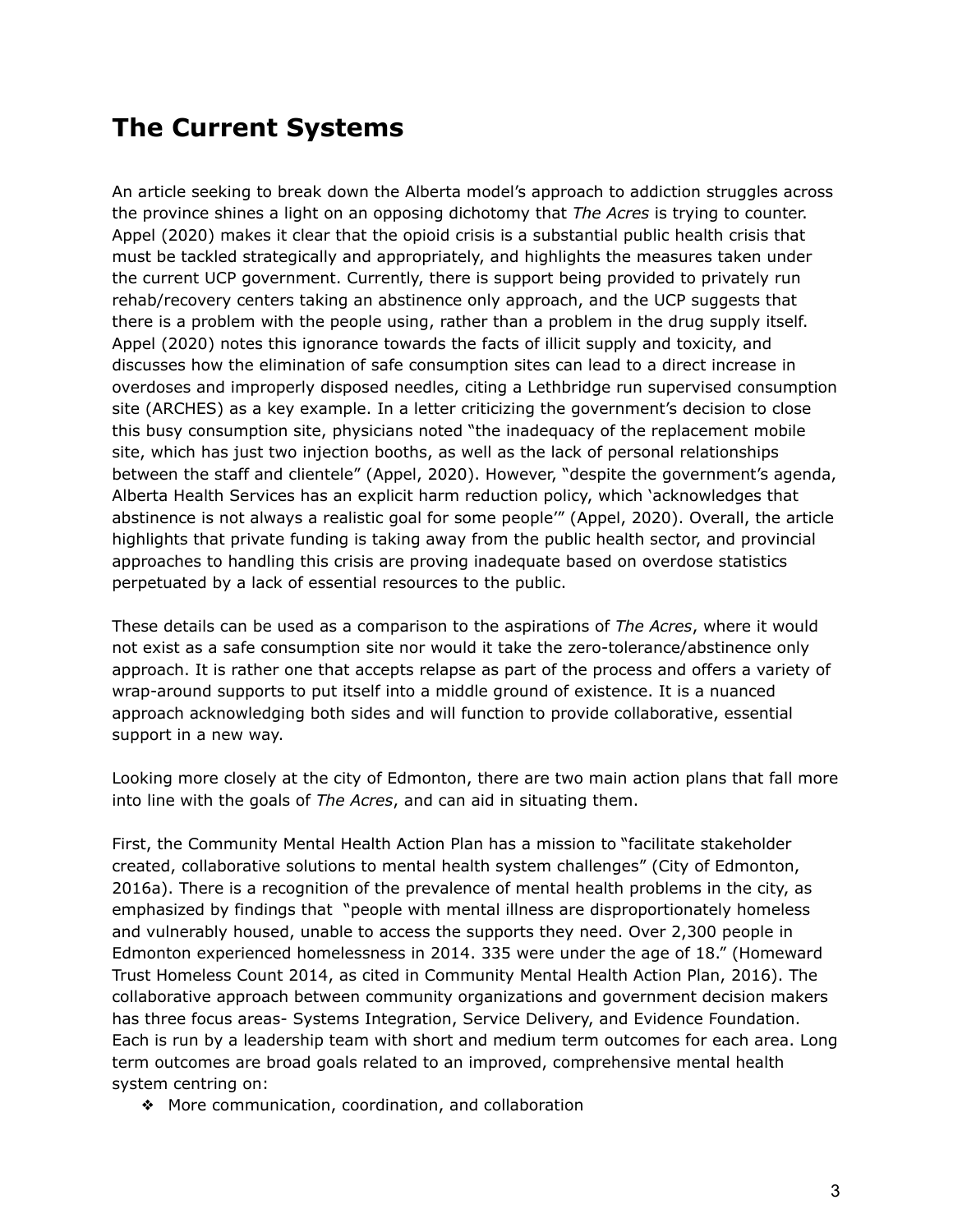- ❖ Greater access to a continuum of mental health care
- ❖ Providing Edmontonians opportunity to improve and maintain mental health
- ❖ Opportunities to extend and adapt the Action Plan in other jurisdictions (Community Mental Health Action Plan, 2016)

It is worthwhile to note this plan ran from 2016 through to 2020, so there is a question now if this plan has completely ended, and whether this leaves an additional gap that could be filled by *The Acres.*

Second, the Community Wellness Services Plan also exists in line with a similar framework. It is noted that Edmonton has vulnerable populations and "these individuals suffer from chronic intoxication in conjunction with severe mental illness, addictions, complex medical needs, and/or homelessness. They are prone to crisis situations and rely disproportionately on emergency response services and acute care health facilities." (Community Wellness Services, 2016, p.5)

It is important to recognize that there is a continuum of services that must exist for support, and that "pre-crisis" services are lacking in availability, which goes on to impact the other crisis services. The City's Community Wellness Services Plan also centres around a key diagram depicting the steps in this complex process (Figure 1).



#### **Figure 1. Continuum of crisis services**

Considering all of this, plans and systems do exist within the city of Edmonton, but there is certainly a place for *The Acres* to be integrated further and become a collaborative agency with the city as a core service provider. *The Acres* can contribute to a lasting crisis support system along this continuum (Figure 1). However, its work would go further than the final box shown above, and therefore we can introduce *The Acres'* take on this Continuum of Crisis Services in the following section.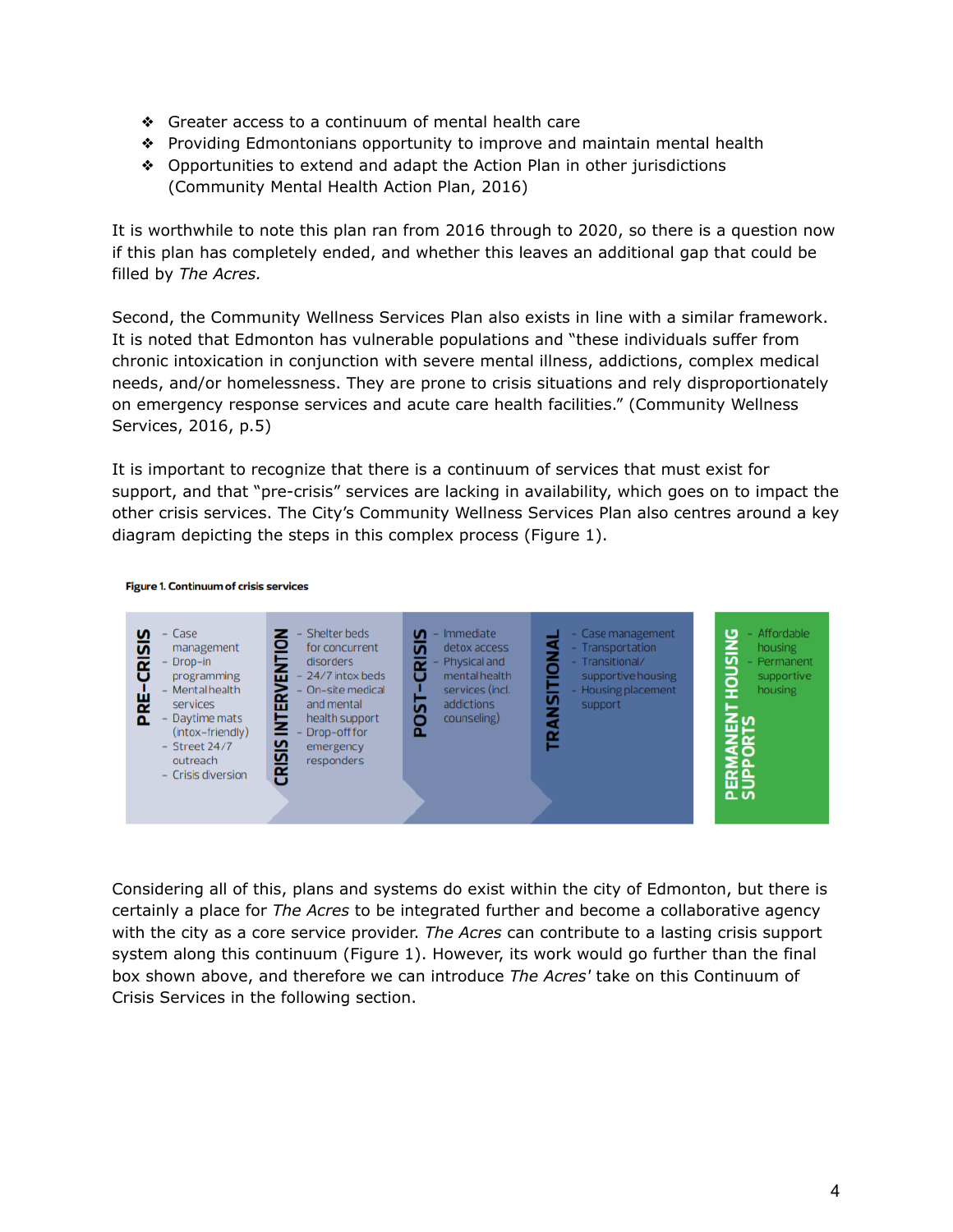## *The Acres* **as a Middle Ground**

Figure 1.2. below includes an additional parameter of essential service, with a revamped final box for a "Permanent Supportive Community" beyond the existence of housing supports alone. *The Acres* community would not be a single stand-alone building, but rather would work with community members and provide multiple, wrap-around supports.

#### Figure 1.2. The Acres Revamped Continuum Proposal



Figure 1. does get across the challenge of moving along this continuum from harm reduction housing/shelters, to rehab, to the final step of permanent, affordable sober-housing (their final green box). However, this leap to the final step is likely to fail given the statistics on relapse. Studies show that only 20% of people who transition without continuing care will avoid relapse after one year (The Recovery Village, 2021). This is again where the importance of *The Acres* comes into play, as the existence of a wider community will feature not only affordable housing, but also additional buildings on site to access various types of required support. *The Acres* would also be prepared to support community members in the likely event of relapse, and once again would fill the missing middle ground between the existing two systems of zero-tolerance vs. safe-injection sites. *The Acres* is thus a unique opportunity to become a lasting service provider that does not sit on either side of this dichotomy, but rather seeks a collaborative approach with other service providers existing in the system, and to work closely with the realities faced by vulnerable populations.

As mentioned, *The Acres* will be able to be integrated into the current crisis response continuum, and broaden the scope to provide community and non-medical support. The criminalization of substance use has resulted in stigmatization and discrimination of these individuals in society. The community *The Acres* aims to build will provide a middle ground that is open to the public, furthermore, reducing biases and debunking stereotypes of users. Non-medical supports such as stable housing, employment, and education create a "wrap around" service that is critical in a substance users recovery, and therefore will increase positive outcomes (Government of Canada, 2018). Supportive housing is a key component in recovery. The Canadian Center on Substance Use and Addiction conducted a qualitative study in 2017. Below shows responses to some barriers to recovery: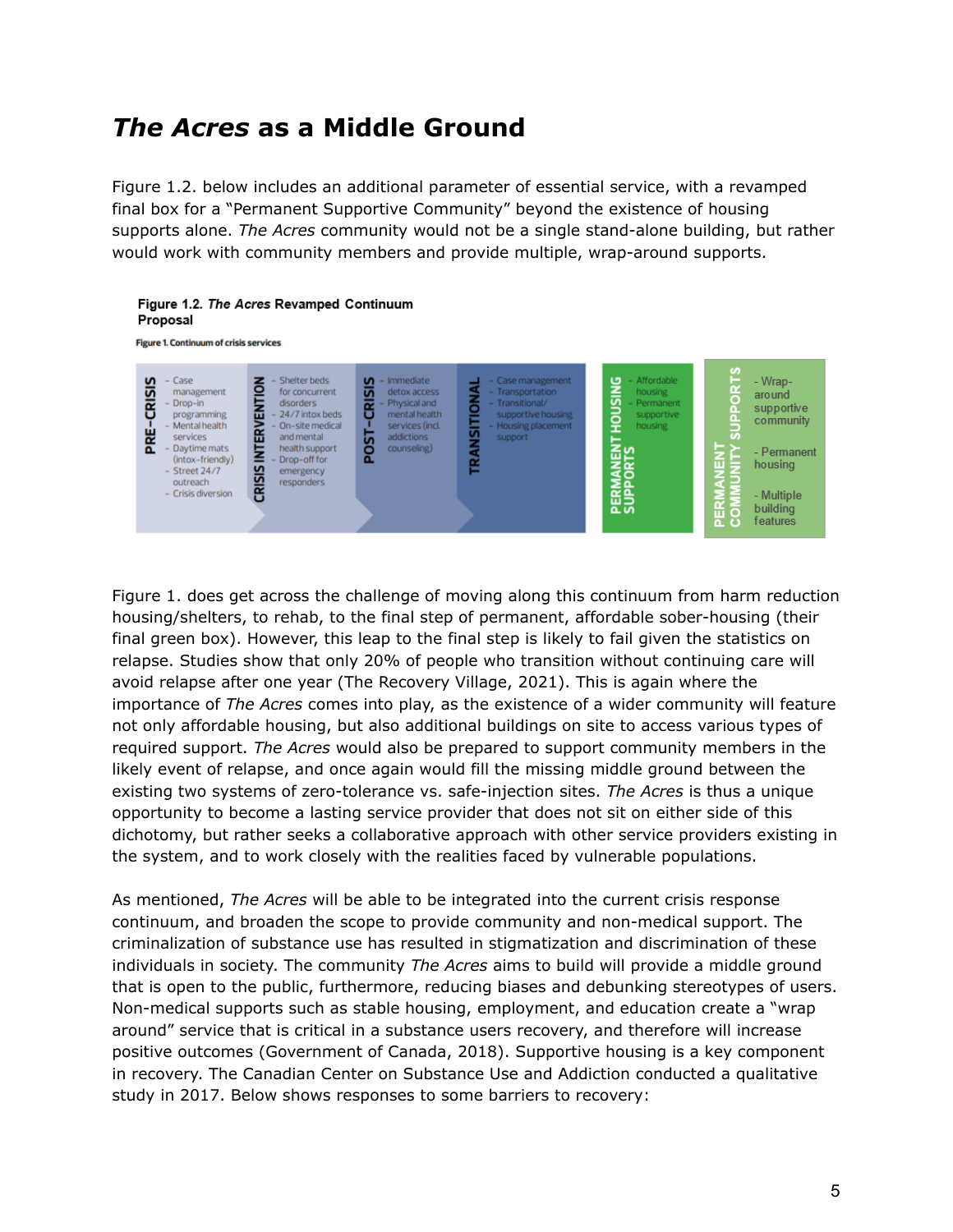- ❖ 16.7% of respondents reported a lack of professional help for mental health or emotional problems
- ❖ 11.9% reported lack of supportive social networks
- ❖ 9.5% reported problems getting or maintaining stable or adequate housing

*The Acres* can serve as a middle ground by providing affordable housing, and a community with services to aid individuals in a more successful recovery. Health care professionals who have not received proper training suffer from burnout and are less effective in their field, and therefore are less helpful to those they serve (Community Mental Health Action Plan, 2020). This burnout costs the economy \$22.8 billion from not only treatment to substance users, but also hiring new law enforcement and skilled workers. Having properly trained staff in *The Acres* will provide the opportunity to develop relationship-based practice with community members, and be part of the postvention continuum. Having trained professionals on site will not only decrease the barriers to recovery, but also in turn decrease economic costs from drug use and relapse.

Of the respondents in the qualitative study discussed above, 82.2% stated that supportive recovery houses were very important for overall recovery. The current UCP zero-tolerance approach can result in unintended consequences, such as making it difficult for users to find sustainable housing, or cause an increased risk for drug poisonings due to lack of access to care. *The Acres* acknowledges this, and can provide supportive housing without individuals being afraid of the consequences if they relapse. Taking this into account, one of the many buildings *The Acres* hopes to have on site is a detox center. Detoxification is "physically challenging and takes a significant toll on an addict's mind and body" (Lulu, 2021). Since there is an increased likelihood of continuing use of the substance if detoxification is attempted outside a medical facility, it is important members of *The Acres* have access to these services without worrying about losing their housing. Not only may this compromise their health if they fail to access medical help, it can increase the stigmatism of addiction and create additional barriers to acquiring proper assistance. Having a detox center available will allow access to medical professionals, and therefore a safer and more successful detox. Recognizing the reality of addiction and relapse, the combination of access to medical assistance (such as detox centers), properly trained personnel, along with established supportive social networks built in the community, can help facilitate a successful recovery. *The Acres,* through collaboration with other agencies, can act as this final step in the continuum of crisis model, and decrease the transitional challenge to permanent housing with a permanent community that includes multiple support systems.

## **Agency Collaboration**

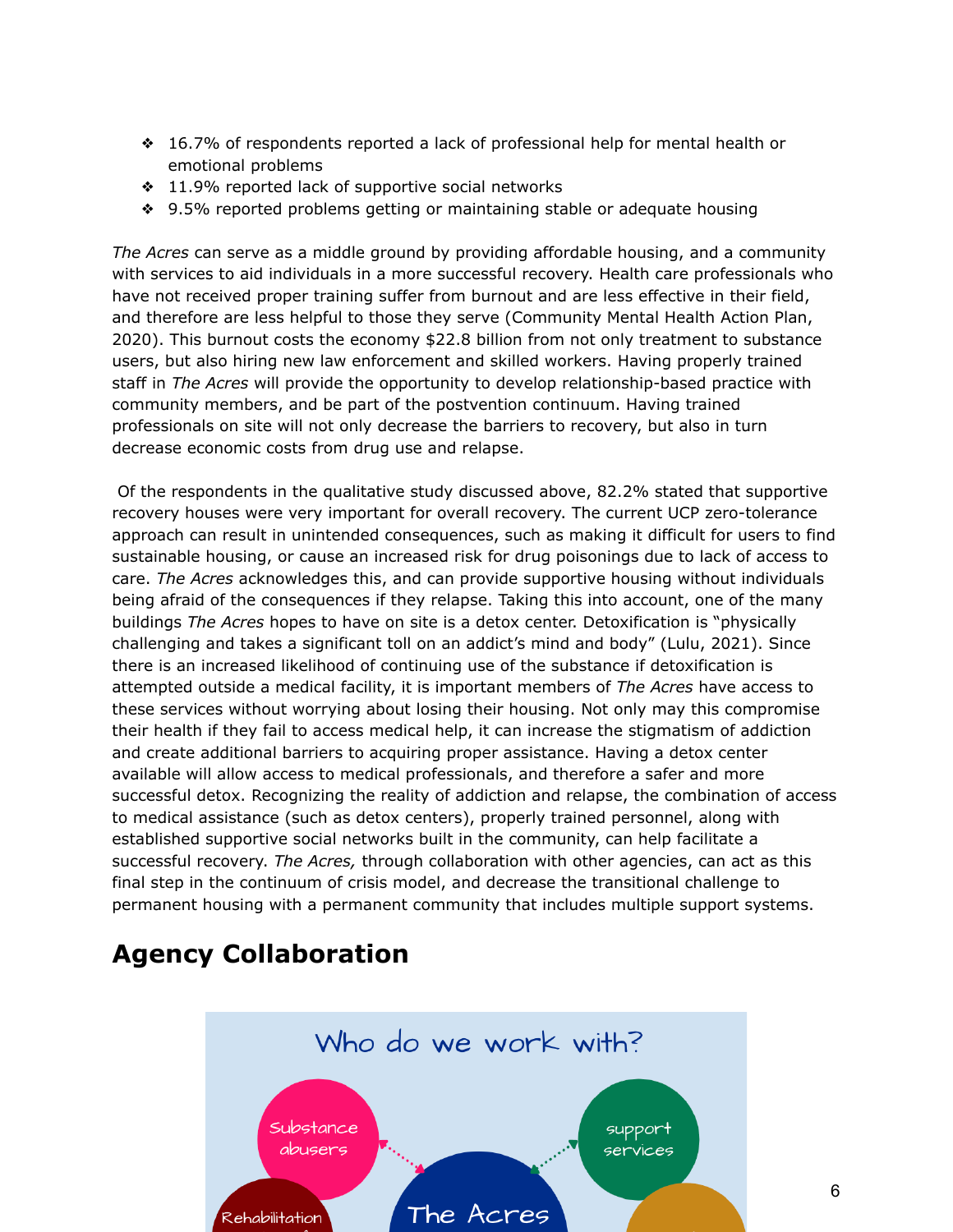#### Fig. 2

A key component in the success of *The Acres* would be collaboration of all services within the continuum of crisis. The 'revamped' version (Figure 1.2), shows how *The Acres* would fit into the current system. Figure 2 shows how *The Acres* would adopt a collaborative approach by working with all stakeholders, such as the ones listed above, to allow for optimal care and service to those who struggle with substance use. Many of the stakeholders listed in Figure 2 have overlapping goals or perform similar aid. Some attributes of collaboration include: "sharing of planning, making decisions, solving problems, setting goals, assuming responsibility, working together cooperatively, communicating, and coordinating openly" (Gardner, 2005, P.2). *The Acres* wants to work with all stakeholders to generate discussion on how to create the most optimal system that will aid in substance users recovery, and decrease the prevalence of users who experience houselessness in Edmonton. Working collaboratively will help identify the strengths of each individual contributor, which will therefore increase efficiency and create an optimal system to aid individuals in recovery. Not only will this decrease the economic burden Albertans face, but increased communication will also identify gaps within the system that need to be addressed.

An example of how collaboration can help create a more efficient system is *The Acres* working with the prison in Edmonton. Creating open communication with Edmonton's prison system will provide inmates who struggle with substance use disorder the opportunities to have stable living options while they continue their recovery after their sentence. Prior research has found that substance users who began treatment while imprisoned and who have continued treatment after release are at a decreased risk to relapse or recidivate (Miller et al., 2021). Aftercare is often missing in the criminal justice system (CJS), which causes these individuals to fall between the cracks and continue to recommit crimes to sustain their livelihood. *The Acres* can provide this aftercare through collaboration with penitentiaries and the CJS, to contribute to a supportive community that will help decrease recidivism, and help in a more successful recovery.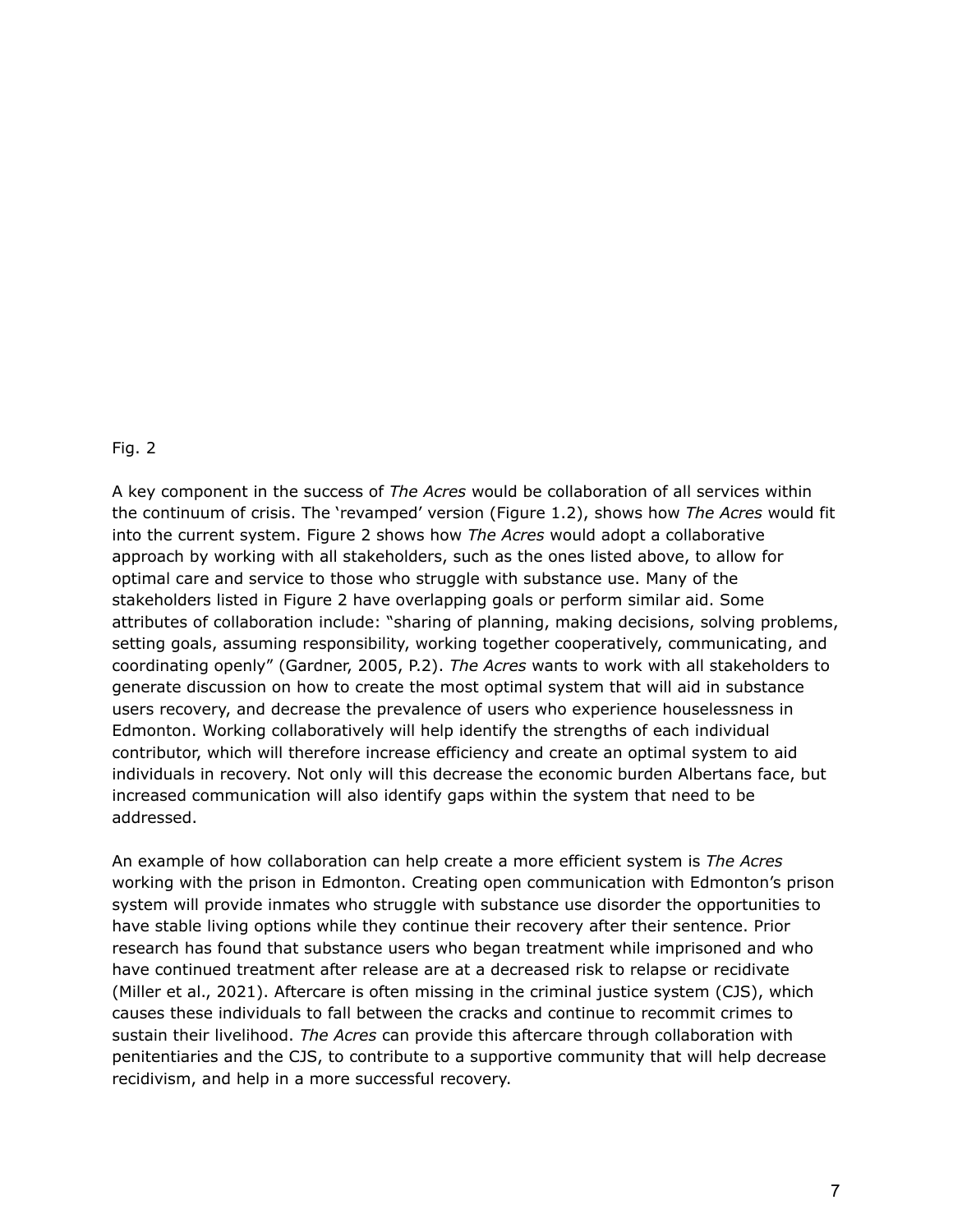#### **Is** *The Acres* **A Tangible Idea?**

*The Acres* is a unique idea that has never been done before, so a question remains, is this possible?

*The Acres* can be made tangible via collaboration and aligning of goals with other essential crisis services and community organizations. This again brings in Edmonton's Community Wellness Services Plan, which could foster crucial ties with *The Acres* as a core service provider to bring this plan forward. The city lays out a solid plan for a collaborative approach that can serve as a model for *The Acres* own course of action, or as an opening to step into a larger, crucial service position that still seems to be lacking in many areas of transformative, tangible aid.

Substance use must also be addressed on all levels of government. We have discussed the provincial UCP approach of abstinence, and the municipal Community Mental Health Action Plan along with the Community Wellness Services Plan. However, how is the federal government addressing this issue? In 2016, the Government of Canada created a new strategy to tackle addiction known as the *Canadian Drugs and Substances Strategy (*CDSS). The CDSS has 4 guiding principles including evidence based, comprehensive, collaborative, and compassion (Government of Canada, 2018). The ultimate goal is to minimize the harmful effects substance abuse has on individuals, families and communities. This can be done by enforcing evidence-based policies and creating programs that promote health and dignity. Many of the core values and objectives of the CDSS aligns with *The Acres*, and is another possible way that *The Acres* can be easily integrated into the current system to help address these goals and decrease the stigma and inequities substance users face in society.

Similar views of housing and abstinence policies can be seen in the "Harm Reduction Framework" that is being implemented in Toronto (Shelter, Support & Housing Administration, 2017). This initiative adopts a 'housing first' policy, of moving those experiencing homelessness into housing as quickly as possible with no previous requirements. The key in this initiative is a recognition that "people are more successful in moving forward with their lives if they have stable housing" (p.1). This framework also has core principles that are similar to *The Acres,* such as: community integration, strength-based client focused support, and client choice. Though this framework takes on a more harm reduction approach than what *The Acres* would, it addresses the importance of stable housing in recovery, and recognizes that abstinence policies can create additional barriers to finding these opportunities. However, there has been controversy over whether the housing first approach is effective or not. A randomized control trial revealed that over 80% of participants in the housing first program remained housed after one year, and it was seen that use of health services declined as health improved (Homeless hub, 2021). This example highlights the principle need for stable housing and community that *The Acres* aims to adopt, and will allow for individuals to have a more successful recovery and to take more control over their lives.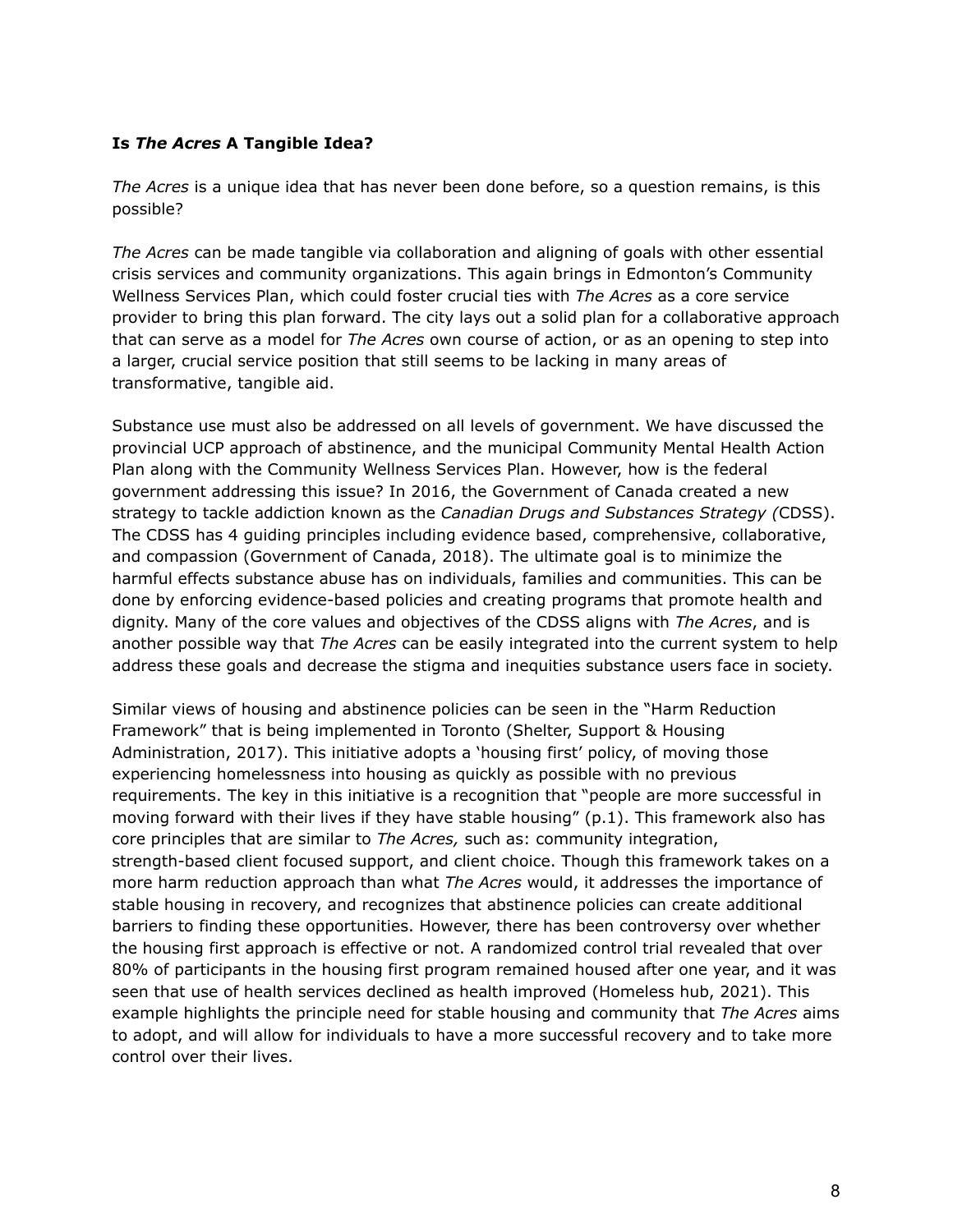# **Conclusion**

In conclusion, this report summarizes how *The Acres* can be integrated into the continuum of crisis model to decrease the challenge of transitioning after rehabilitation, and step into a core position of collaborative, middle ground service among the current systems.

### **Some key points of this report include:**

- ❖ Current systems existing in the province and city of Edmonton
	- $\geq$  Alberta government zero tolerance approach
	- $\triangleright$  Safe-injection sites across the province
	- ➢ City of Edmonton Community Mental Health Action Plan
	- ➢ City of Edmonton Community Wellness Services Plan
		- Continuum of Crisis Services diagram
- ❖ *The Acres* will provide "wrap around" services
	- $\triangleright$  Permanent community to create social support
	- ➢ Non-medical services such as stable housing, employment, and education
	- $\triangleright$  Trained staff
	- $\geq$  Additional services such as a detox center
- ❖ Stakeholder collaboration
	- $\blacktriangleright$  Increase efficiency in the system
	- $\blacktriangleright$  Identify gaps

### **References**

Appel, J. (2020, December 18). *The Alberta model: Who benefits from the Alberta government's shift away from harm reduction to abstinence-only recovery.* Progress Report.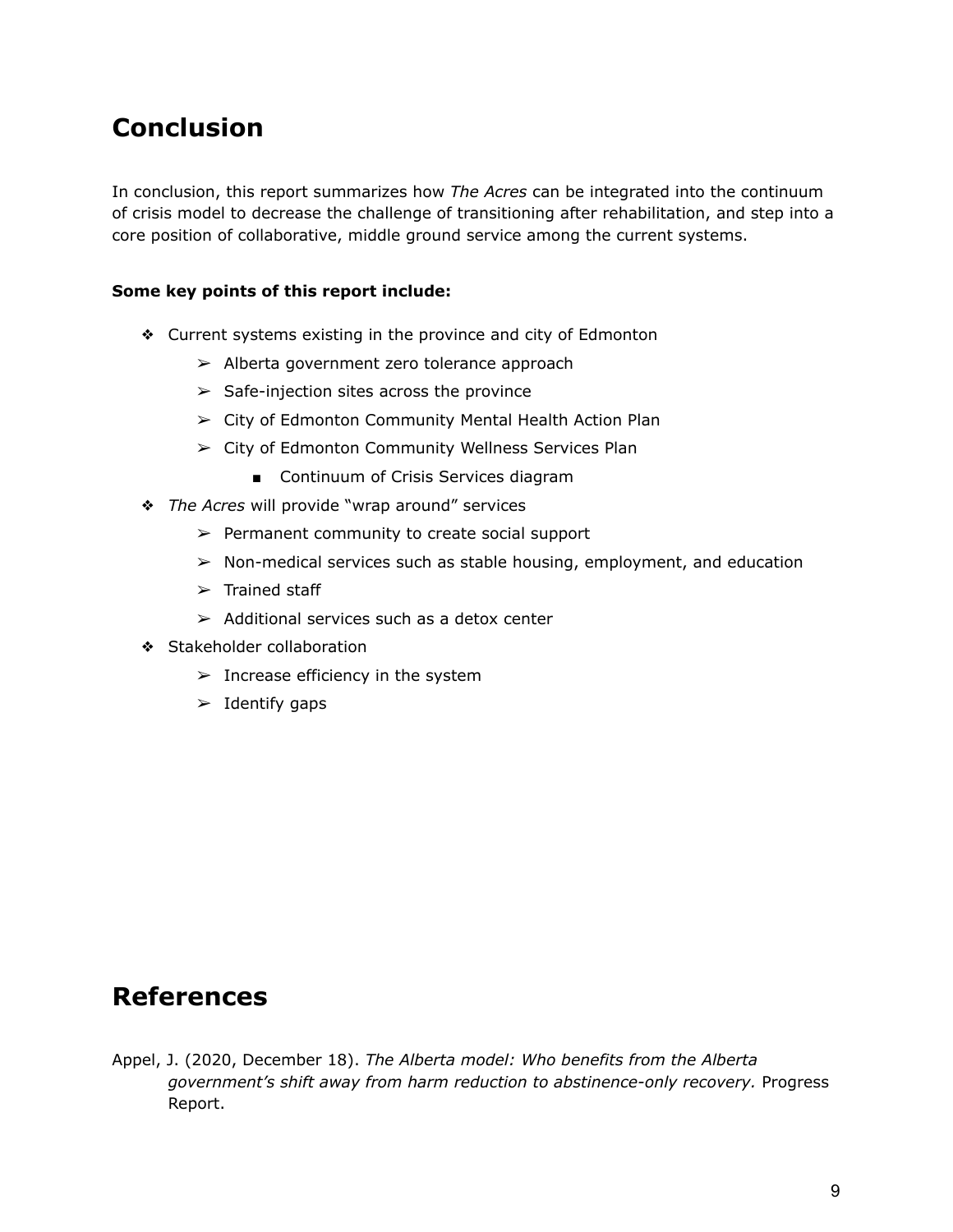[https://www.theprogressreport.ca/the\\_alberta\\_model\\_who\\_benefits\\_from\\_the\\_alber](https://www.theprogressreport.ca/the_alberta_model_who_benefits_from_the_alberta_government_s_shift_away_from_harm_reduction_to_abstinence_only_recovery) [ta\\_government\\_s\\_shift\\_away\\_from\\_harm\\_reduction\\_to\\_abstinence\\_only\\_recovery](https://www.theprogressreport.ca/the_alberta_model_who_benefits_from_the_alberta_government_s_shift_away_from_harm_reduction_to_abstinence_only_recovery)

- City of Edmonton. (2016a). *Community mental health action plan.* [https://www.edmonton.ca/programs\\_services/for\\_communities/community-mental-h](https://www.edmonton.ca/programs_services/for_communities/community-mental-health-action-plan) [ealth-action-plan.](https://www.edmonton.ca/programs_services/for_communities/community-mental-health-action-plan)
- City of Edmonton. (2016b). *Community wellness services plan.* [https://www.edmonton.ca/city\\_government/initiatives\\_innovation/community-wellne](https://www.edmonton.ca/city_government/initiatives_innovation/community-wellness-services-plan) [ss-services-plan](https://www.edmonton.ca/city_government/initiatives_innovation/community-wellness-services-plan).
- Community Mental Health Action Plan. (2016). *Community mental health action plan: Edmonton and area.* [https://www.edmonton.ca/sites/default/files/public-files/documents/PDF/CMH\\_Action](https://www.edmonton.ca/sites/default/files/public-files/documents/PDF/CMH_ActionPlan_Web_Final.pdf) [Plan\\_Web\\_Final.pdf.](https://www.edmonton.ca/sites/default/files/public-files/documents/PDF/CMH_ActionPlan_Web_Final.pdf)

Community Mental Health Action Plan. (2020) *Mental health training framework*. Community Mental Health Action Plan. <https://mentalhealthactionplan.ca/tools/mental-health-training-framework/>.

- Community Wellness Services [CWS]. (2016). *Community wellness services for vulnerable persons with complex needs.* [https://www.edmonton.ca/sites/default/files/public-files/assets/PDF/CWS-Vulnerable](https://www.edmonton.ca/sites/default/files/public-files/assets/PDF/CWS-VulnerablePersons.pdf?cb=1645744568) [Persons.pdf?cb=1645744568.](https://www.edmonton.ca/sites/default/files/public-files/assets/PDF/CWS-VulnerablePersons.pdf?cb=1645744568)
- Gardner, D.B. (2005). Ten lessons in collaboration. *Online Journal of Issues in Nursing*, *10*(1), 1–15. [https://doi.org/https://login.ezproxy.library.ualberta.ca/login?url=https://www.proqu](https://doi.org/https://login.ezproxy.library.ualberta.ca/login?url=https://www.proquest.com/scholarly-journals/ten-lessons-collaboration/docview/229586368/se-2) [est.com/scholarly-journals/ten-lessons-collaboration/docview/229586368/se-2](https://doi.org/https://login.ezproxy.library.ualberta.ca/login?url=https://www.proquest.com/scholarly-journals/ten-lessons-collaboration/docview/229586368/se-2).
- Homeless Hub. (2021). *Housing first*. Housing First | The Homeless Hub. [https://www.homelesshub.ca/solutions/housing-accommodation-and-supports/housi](https://www.homelesshub.ca/solutions/housing-accommodation-and-supports/housing-first) [ng-first.](https://www.homelesshub.ca/solutions/housing-accommodation-and-supports/housing-first)
- Lulu, N. (2021). *What's the difference between a Detox Center and other residential rehabs?* WebMD. [https://www.webmd.com/connect-to-care/addiction-treatment-recovery/difference](https://www.webmd.com/connect-to-care/addiction-treatment-recovery/difference-between-rehab-and-detox-centers)[between-rehab-and-detox-centers](https://www.webmd.com/connect-to-care/addiction-treatment-recovery/difference-between-rehab-and-detox-centers).
- McQuaid, R.J., Malik, A., Moussouni, K., Baydack, N., Stargardter, M., & Morrisey, M. (2017). Life in Recovery from Addiction in Canada.Canadian *Centre on Substance Use and Addiction.* [https://www.ccsa.ca/sites/default/files/2019-04/CCSA-Life-in-Recovery-from-Addicti](https://www.ccsa.ca/sites/default/files/2019-04/CCSA-Life-in-Recovery-from-Addiction-Report-2017-en.pdf) [on-Report-2017-en.pdf](https://www.ccsa.ca/sites/default/files/2019-04/CCSA-Life-in-Recovery-from-Addiction-Report-2017-en.pdf)